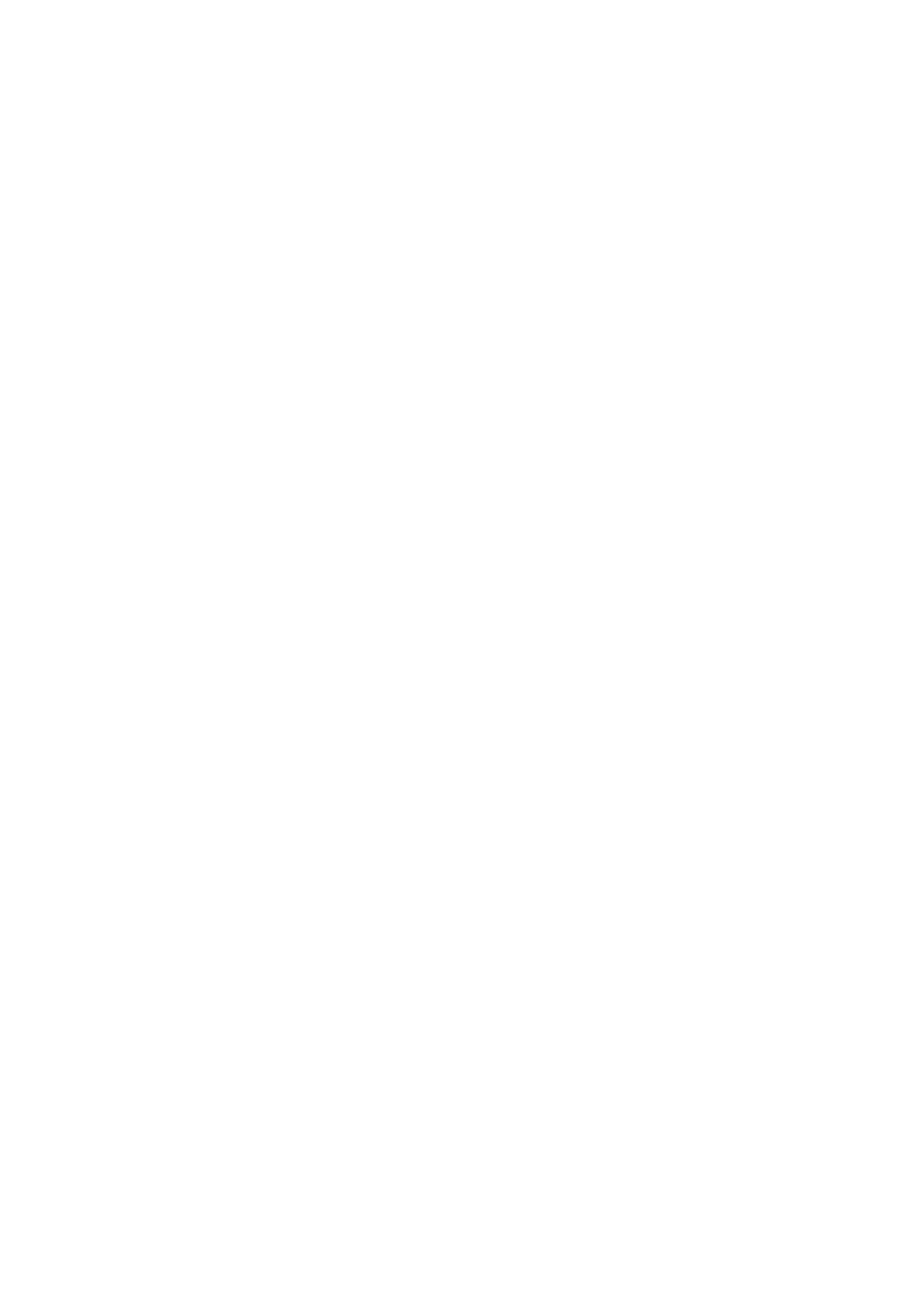# **Contents**

| 1                 |                              | Introduction |                                        |  |  |  |  |  |  |  |  |   |    |  |  |  |  |  | 4   |
|-------------------|------------------------------|--------------|----------------------------------------|--|--|--|--|--|--|--|--|---|----|--|--|--|--|--|-----|
| $2^{-}$           | <b>Continuous Simulation</b> |              |                                        |  |  |  |  |  |  |  |  | 5 |    |  |  |  |  |  |     |
| 3                 |                              |              | <b>Ordinary Differential Equations</b> |  |  |  |  |  |  |  |  |   |    |  |  |  |  |  | 7   |
|                   | 3.1                          |              |                                        |  |  |  |  |  |  |  |  |   |    |  |  |  |  |  |     |
|                   | 3.2                          |              |                                        |  |  |  |  |  |  |  |  |   |    |  |  |  |  |  |     |
|                   | 3.3                          |              |                                        |  |  |  |  |  |  |  |  |   |    |  |  |  |  |  |     |
|                   |                              | 3.3.1        |                                        |  |  |  |  |  |  |  |  |   |    |  |  |  |  |  |     |
|                   |                              | 3.3.2        |                                        |  |  |  |  |  |  |  |  |   |    |  |  |  |  |  |     |
|                   |                              | 3.3.3        |                                        |  |  |  |  |  |  |  |  |   |    |  |  |  |  |  |     |
|                   |                              | 3.3.4        |                                        |  |  |  |  |  |  |  |  |   |    |  |  |  |  |  | -16 |
| 4                 |                              |              | <b>Application: N-body Simulations</b> |  |  |  |  |  |  |  |  |   |    |  |  |  |  |  | 17  |
|                   | 4.1                          |              |                                        |  |  |  |  |  |  |  |  |   |    |  |  |  |  |  | -17 |
|                   | 4.2                          |              |                                        |  |  |  |  |  |  |  |  |   |    |  |  |  |  |  | 18  |
| 5.                |                              | Conclusion   |                                        |  |  |  |  |  |  |  |  |   |    |  |  |  |  |  | 20  |
| <b>References</b> |                              |              |                                        |  |  |  |  |  |  |  |  |   | 21 |  |  |  |  |  |     |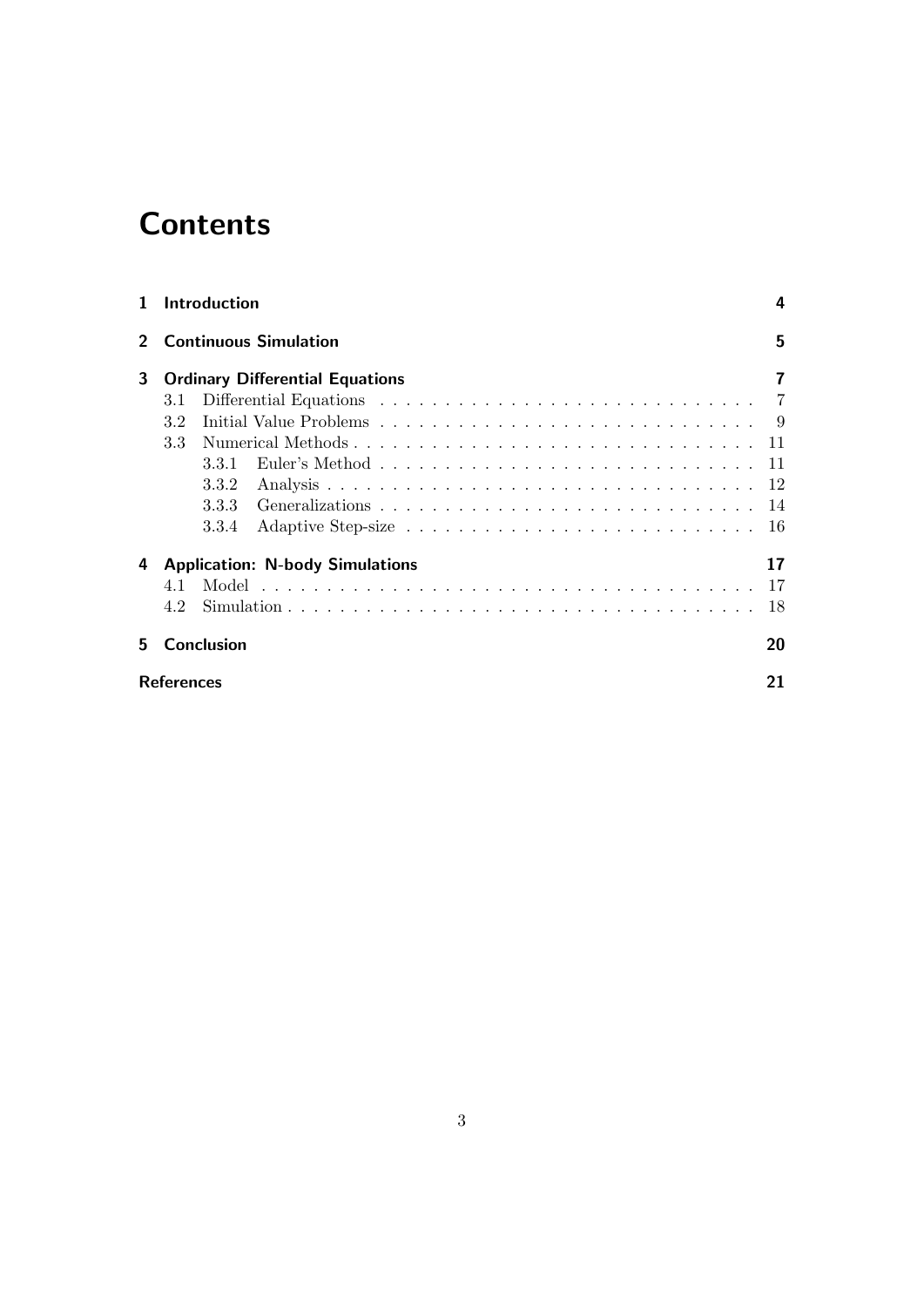## 1 Introduction

Modeling and simulation of a system describes the two processes of deriving a mathematical model that describes the behavior of a system of interest and solving the obtained model to determine the system's response in different situations. The system can be viewed as a set of components that act together to transform an input signal into an output signal. In addition to the input and output variables, the system contains a set of internal state variables. Continuous simulation, in contrast to discrete event simulation, refers to systems which input, output and state variables are defined over a range of time rather than for a set of discrete points in time  $t_0, t_1, t_2, \ldots$ . For example, let a system receive an input from a temperature sensor, then the temperature could be read and provided by the sensor as a continuous signal or only for some discrete points in time, say every 30 seconds. Similarly, a system can change its internal state and behavior only at discrete points in time or continuously. Continuous systems are usually modeled using differential equations. In general, changes in quantities can accurately be described using differentials and derivatives and be related to other quantities via equations. Because differential equations are such a basic mathematical concept, they naturally arise in many different contexts such as physics (celestial mechanics) , earth science (weather and climate modeling), chemistry (reaction rates), biology, social sciences, economics and many more. Historically, continuous simulation is one of the first uses ever put to computers: the first electronic general-purpose computer ENIAC, announced in 1946, was first used by Los Alamos scientists to simulate the dynamics of the hydrogen bomb.

The simulation of a system requires the solution of its mathematical model. In this presentation, we will concentrate on systems that can be modeled with ordinary differential equations. After a brief introduction of the main characteristics of continuous simulation in Section 2, Section 3 will present ordinary differential equations together with Initial value problems and methods for their solution. Since many important equations that are encountered in practice cannot be solved analytically, numerical methods are commonly employed. On this note, the focus of the section as well as that of the whole presentation will be on the numerical simulation of systems that can be modeled with ordinary differential equations. Based on Euler's famous method, several more elaborate methods and extensions that take care of certain issues will be presented together with basic concepts for their analysis. Section 4 attempts to illustrate at least the basic treated concepts by applying them to an example problem, N-body simulations. For this sake, the two steps of modeling our solar system with a system of ordinary differential equations and simulating it using Euler's method are demonstrated. A conclusion is provided in Section 5.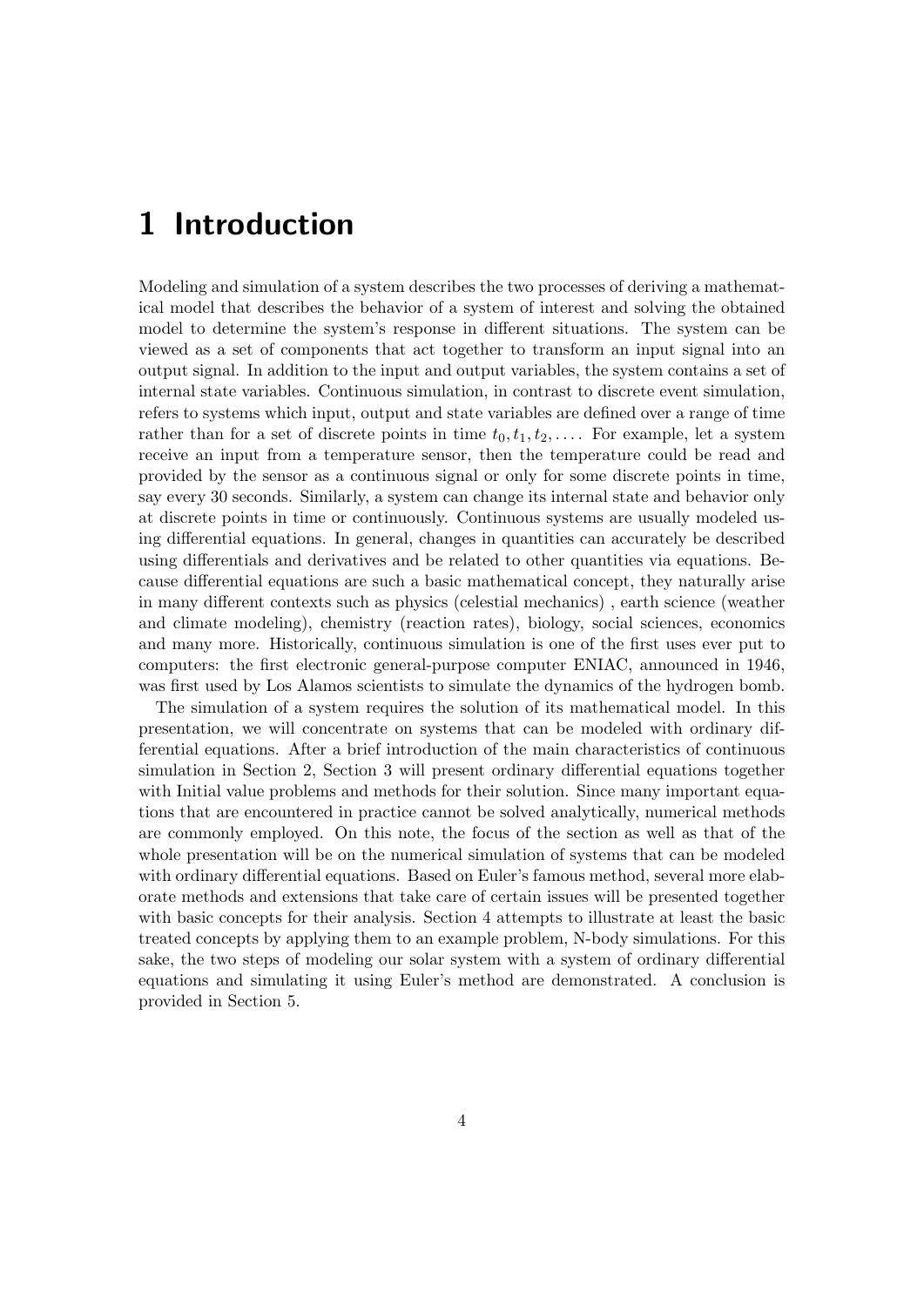## 2 Continuous Simulation

Simulating a system means to solve its mathematical model and to predict its behavior in different situations based on that solution. We will commence this section with a short introductory example of a modeling-and-simulation process of a simple continuoustime system (taken from [AA08]) and present two important criteria to classify systems. These criteria can be used to describe the class of systems that are modeled with ordinary differential equations. The section will be concluded with a note on the use of numerical methods for continuous simulation.

Consider a ball that is falling from a height of 100 meters, perhaps because it has been dropped by a person standing on top of a high building. We are interested in how much time it takes the ball to reach the ground and how fast it is during the impact. For the sake of answering these questions, we need to make certain assumptions to build a model that describes the behavior of the falling ball. For simplicity, we will assume that only a constant gravitational force is acting on the ball which is located near sea level. Initially, the ball has a position  $x(0) = 100$  and a speed  $v(0) = 0$ . A possible model is then given by the following system of ordinary differential equations together with the two initial values for  $x$  and  $v$ :

$$
x'(t) = v(t), \t v'(t) = -9.8
$$
  

$$
x(0) = 100, \t v(0) = 0
$$

The above equations together with their initial values are called an initial value problem. Initial value problems will be treated in the next section. The above problem can be solved by simply integrating the equations and choosing the constants of integration so that the initial conditions for the functions  $x$  and  $v$  are satisfied. This yields the following solution:

$$
x(t) = 100 - 0.5(9.8)t^2
$$
  

$$
v(t) = -9.8t
$$

Now that the position and velocity of the ball are given as functions of time, we can use these functions to simulate the fall. The answers to our initial questions are that the ball needs 4.5175 s to reach the ground and its impact speed is  $-44.2719$  m/s. Obviously, the model is too simple to be realistic but depending on the context of its application and the required accuracy, it can be refined, for example by considering the effect of air resistance.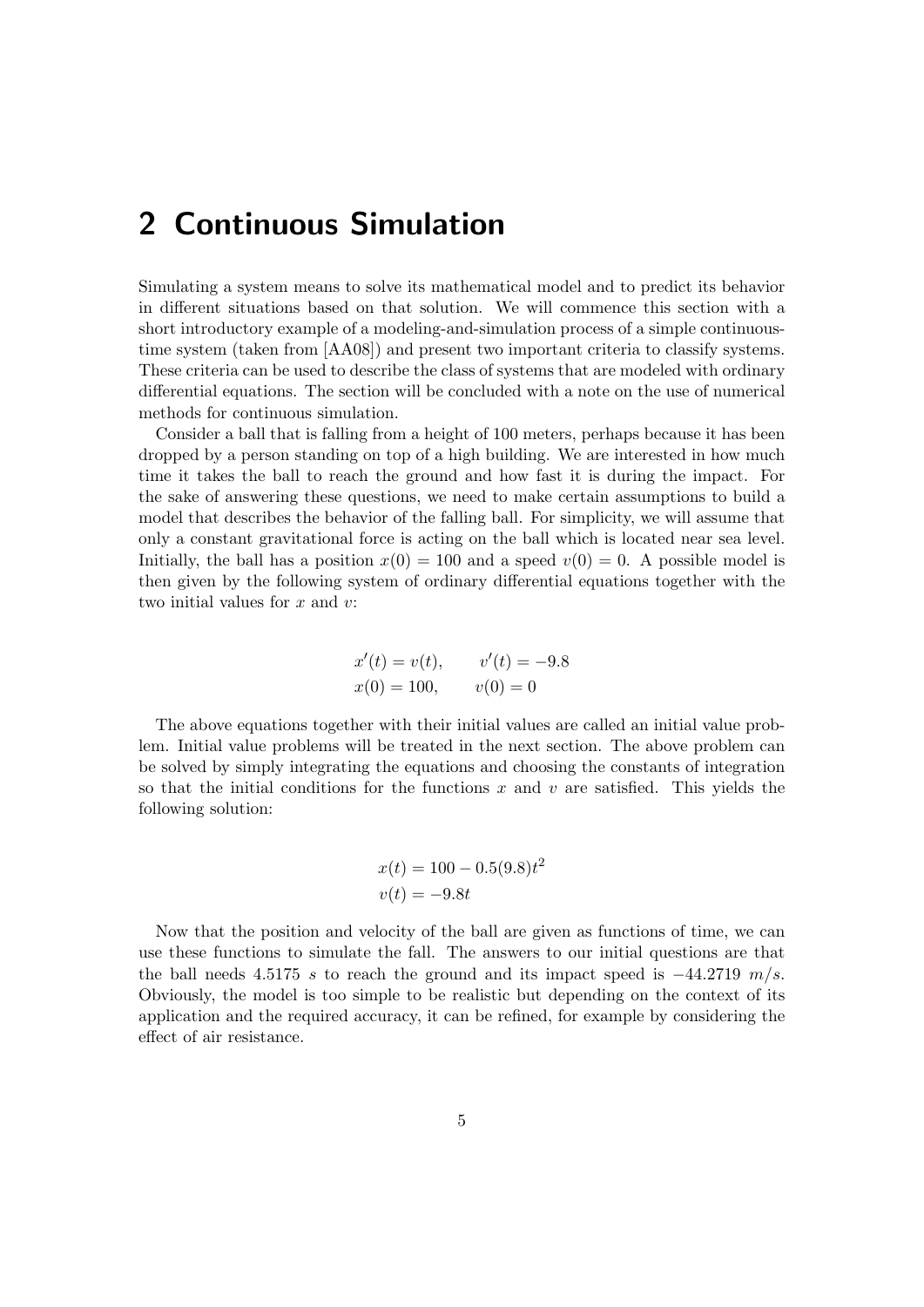The system that is modeled in the falling-ball example has two important properties: its time variable is continuous and the ball is treated as a point mass. In general, systems can be classified based on the continuity of their time variable and based on their spatial characteristics, among other criteria of course. For a continuous-time system, the input, output and state variables are defined for all t in some time interval  $[t_i, t_j]$ , where for a discrete-time system, the variables are only defined for a discrete set of points in time  $\{t_0, t_1, t_2, \ldots\}$ . Regarding its spatial characteristics, a system can be either lumped or distributed. A lumped model is obtained by ignoring the physical dimensions of a system. In the falling-ball example, the ball was treated as a point mass with no spatial extent so that there was no dependence on spatial coordinates and only one independent variable appeared in the equations, the time variable  $t$ . In contrast, a *distributed model* does consider the physical dimension of a system and consequently, the spatial coordinates appear as independent variables in addition to t. For example, the distribution of heat over time in a given region can be described by the heat equation. In this model, the temperature is a function of the spatial coordinates and the time variable t.

In this presentation, we will consider only continuous and lumped systems. These systems can be modeled with ordinary differential equations, which will be introduced in the next section. For distributed systems, the more general partial differential equations are needed. In contrast to ordinary differential equations, partial differential equations deal with functions of multiple independent variables, like for example the temperature function in the heat equation.

Because many important ordinary differential equations cannot be solved analytically, solutions are often approximated using numerical methods. It should be noted that these methods usually provide approximations of the solution at consecutive points in time  $t_0, t_1, t_2, \ldots$ , so that the formerly continuous model is *discretized*. This discretization process can entail several problems that need to be taken care of, for example issues involving aliasing, but we won't discuss them here.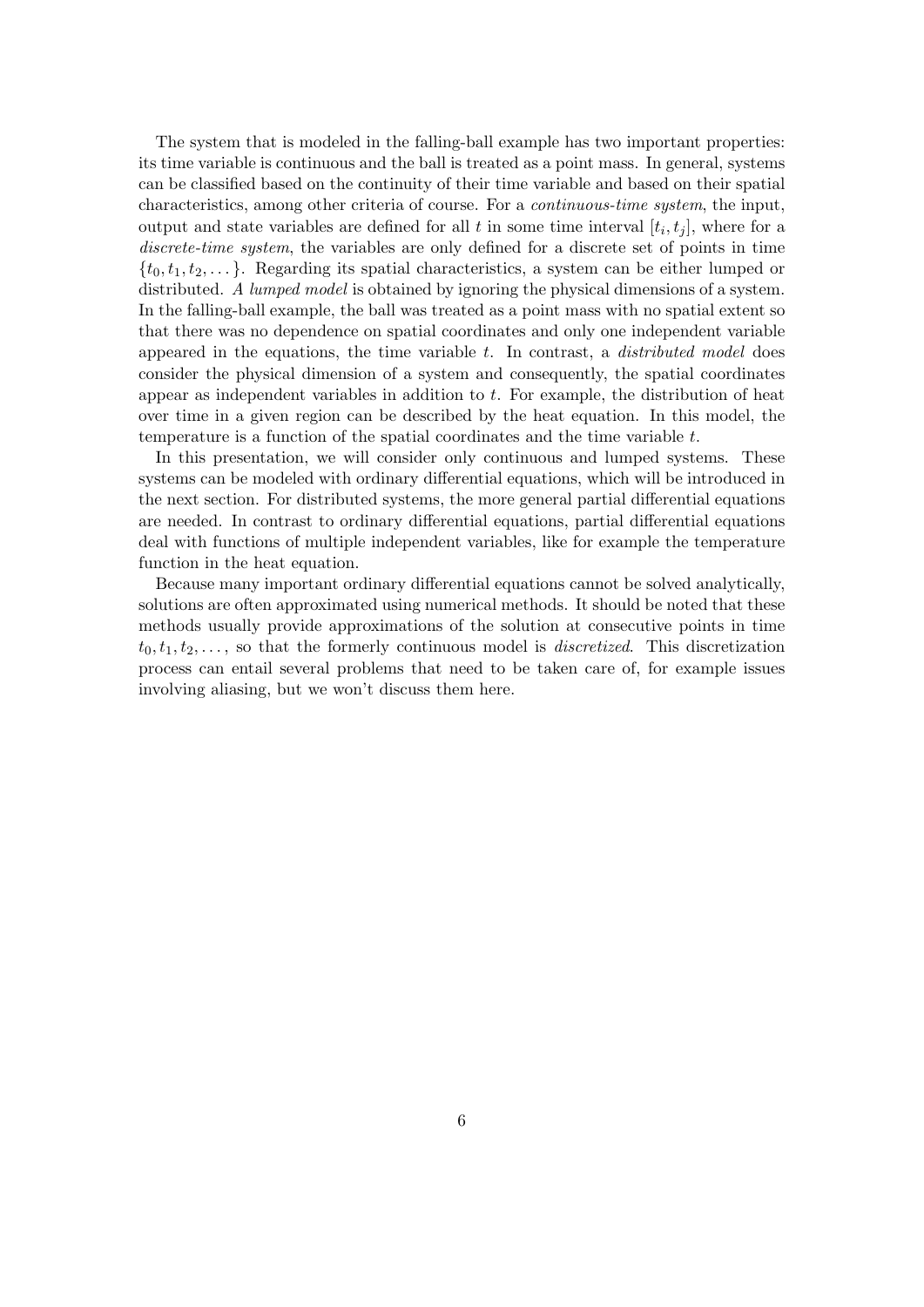## 3 Ordinary Differential Equations

This section attempts to provide a brief introduction to ordinary differential equations, which model the type of systems considered in this presentation, along with methods for their solution. We will focus on initial value problems for ordinary differential equations, of which we have already seen an example in the last section, and how to solve them numerically. Based on the simple and famous Euler method, several more elaborate numerical methods and extensions that take several issues into account are introduced along with basic concepts for their analysis. Several examples are included to illustrate the treated concepts.

### 3.1 Differential Equations

An *ordinary differential equation* (ODE) is an equation that contains a function of one independent variable and its derivatives. It is ordinary in the sense that no partial derivatives are involved, as in *partial differential equations*, since they only apply to functions of multiple independent variables. We have already seen examples of ODEs in the last section. Additional examples are the following two equations:

$$
y'(t) = y(t)
$$

$$
x''(t) = \frac{F(t, x(t))}{m}
$$

We will further examine the first equation in the following. The second equation is a famous equation from classical mechanics and represents Newton's Second Law, which states that the total force that is exerted on a point particle is proportional to its acceleration. Since the force depends on the position of the particle,  $x$  appears in the equation along with its second derivative, so that the equation is an ODE.

In general, ODEs can take various different forms, which makes the solution as well as the whole field of study somewhat sophisticated. The general form of an (explicit) ordinary differential equation is

$$
F(t, y, y', \dots, y^{(n-1)}) = y^{(n)}
$$

where  $y = y(t)$  and  $y^{(n)}$  denotes the *n*-th derivative of y with respect to the independent variable  $t$ , which is often interpreted as time. The order  $n$  of the highest order derivative appearing in the equation is called the order of the equation. If y is a vector of functions and  $F$  is a vector valued function, a system of coupled differential equations is specified, but we will mostly consider the special case of a single equation.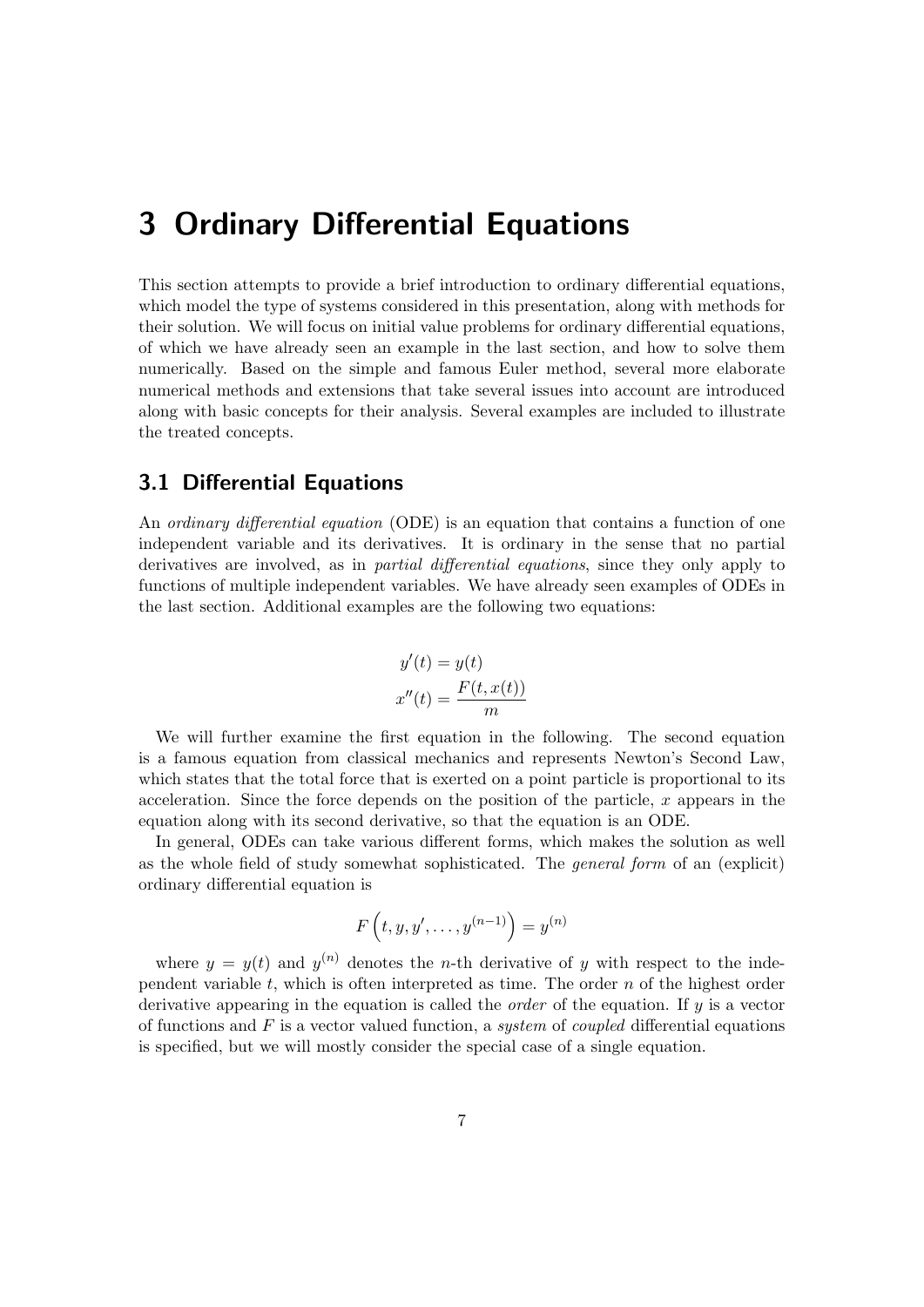Most general-purpose programs for the numerical solution of ODEs expect first order equations as in input so that for higher order equations an order reduction is necessary. It is always possible to reduce an ODE of order  $n$  to an equivalent system of  $n$  first order equations by introducing new functions for the derivatives:

$$
\begin{pmatrix} y_1' \\ y_2' \\ \vdots \\ y_{n-1}' \\ y_n' \end{pmatrix} = \begin{pmatrix} y_2 \\ y_3 \\ \vdots \\ y_n \\ F(t, y_1, \dots, y_n) \end{pmatrix}
$$

The order reduction process can be illustrated with Newton's Second Law, a second order equation. Introducing the two functions  $y_1 = x$  and  $y_2 = x'$  (where  $x' = v$  is the velocity) yields the following first order system that can be solved using methods for first order equations:

$$
\begin{pmatrix} x' \\ v' \end{pmatrix} = \begin{pmatrix} v \\ F(t,x)/m \end{pmatrix}
$$

It is appropriate to sort general ODEs into various different classes of equations that have special or interesting properties. Two of these classes are autonomous and linear equations. For an *autonomous equation*, the function  $F$  on the left hand side of the general form equation does not depend on  $t$ . If  $t$  represents time, these equations are also called *time-invariant systems*. Intuitively, if the system that is modeled with an autonomous equation produces an output  $o(t)$  for some input  $i(t)$ , then for any shifted input  $i(t + \delta)$ , it produces the shifted output  $o(t + \delta)$ . The system in the falling-ball example is time-invariant because it doesn't matter, at which point in time the ball has been released. The position and velocity will change at the same rate for any starting point of the fall. A *linear equation* is an equation for which the function  $F$  can be written as a linear combination of the derivatives of  $y$ :

$$
y^{(n)} = \sum_{i=0}^{n-1} a_i(t) y^{(i)} + r(t)
$$

If  $r(t) = 0$ , a linear equation is called *homogeneous*, otherwise it is called *inhomoge*neous. Linear equations are well understood and have several special properties, regarding for example their solution and determining the stability of their solutions.

Formally, a solution of a general  $n$ -th order equation is a function that is  $n$  times differentiable and satisfies the equation. Such a solution can be defined on all of  $\mathbb{R}$ , in which case it is called a *global solution*, or only on some non-expandable interval, then it is called a maximal solution. Without additional conditions, equations have a general solution that contains a number of independent constants. This is because the equation describes only the slope its solutions, not the actual values. A particular solution is gained by setting the constants to specific values to fulfill additional conditions. For an *initial value problem*, a particular solution is specified by a given initial value  $y(t_0) = y_0$ ,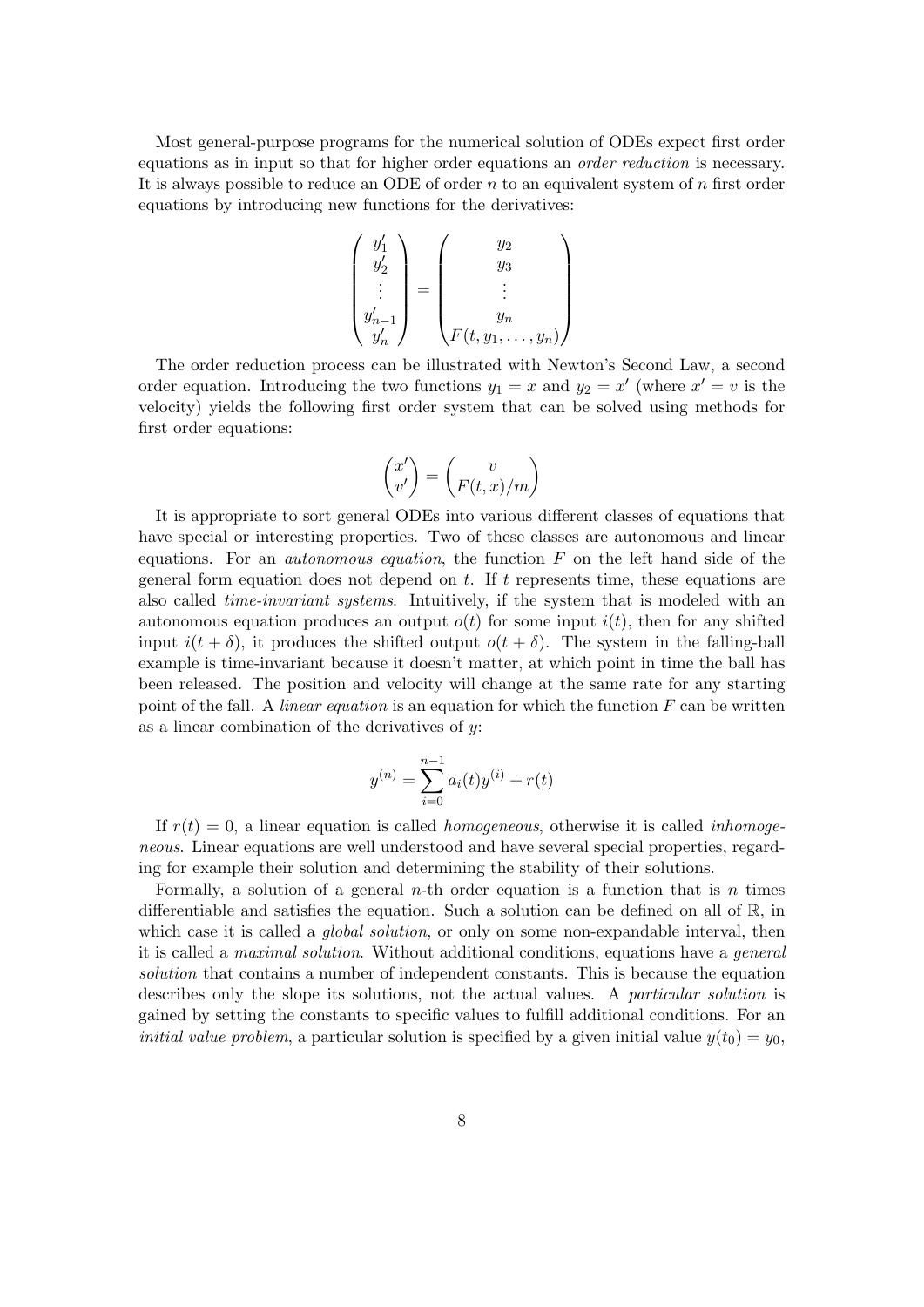for a boundary value problem, conditions for more than one point are given, typically for the endpoints of some time-interval. The model in the falling-ball example is an initial value problem. Integrating the equations yielded a general solution. The particular solution that satisfied the initial values was gained by setting the constants of integration to appropriate values. Some but not all ODEs have solutions that can be written in exact and closed form. There exist several techniques for their solution, for example direct integration, separation of variables, using the Laplace transform and specialized methods that apply to individual classes of equations. We won't discuss these techniques in detail, instead a simple example of an application of the separation-of-variables technique is given in the following:

Consider the equation  $y' = y$ . If  $y \neq 0$  on its whole domain, we can write the equation as  $y'/y = 1$  so that the dependent variable y is separated on the left-hand side of the equation and integration yields

$$
\int \frac{y'}{y} dt = \int 1 dt = t + C.
$$

Since an antiderivative of  $y'/y$  is  $\ln|y|$ , we get

$$
\ln|y| = t + C
$$
 or  $y = \pm e^C \cdot e^t$ 

so that all solutions have the form  $y = Ae^t$  for some constant factor  $A \neq 0$ . For  $A = 0$ ,  $y = 0$  is a solution. Given an initial value  $y(0) = y_0$ , a particular solution  $y = y_0 e^t$  is specified. The following plot shows the solutions for different initial values  $y_0$ :



### 3.2 Initial Value Problems

As mentioned above, an *initial value problem* (IVP) is an ODE together with an *initial value*  $y(t_0) = y_0$  that specifies a particular solution. When modeling a system, one is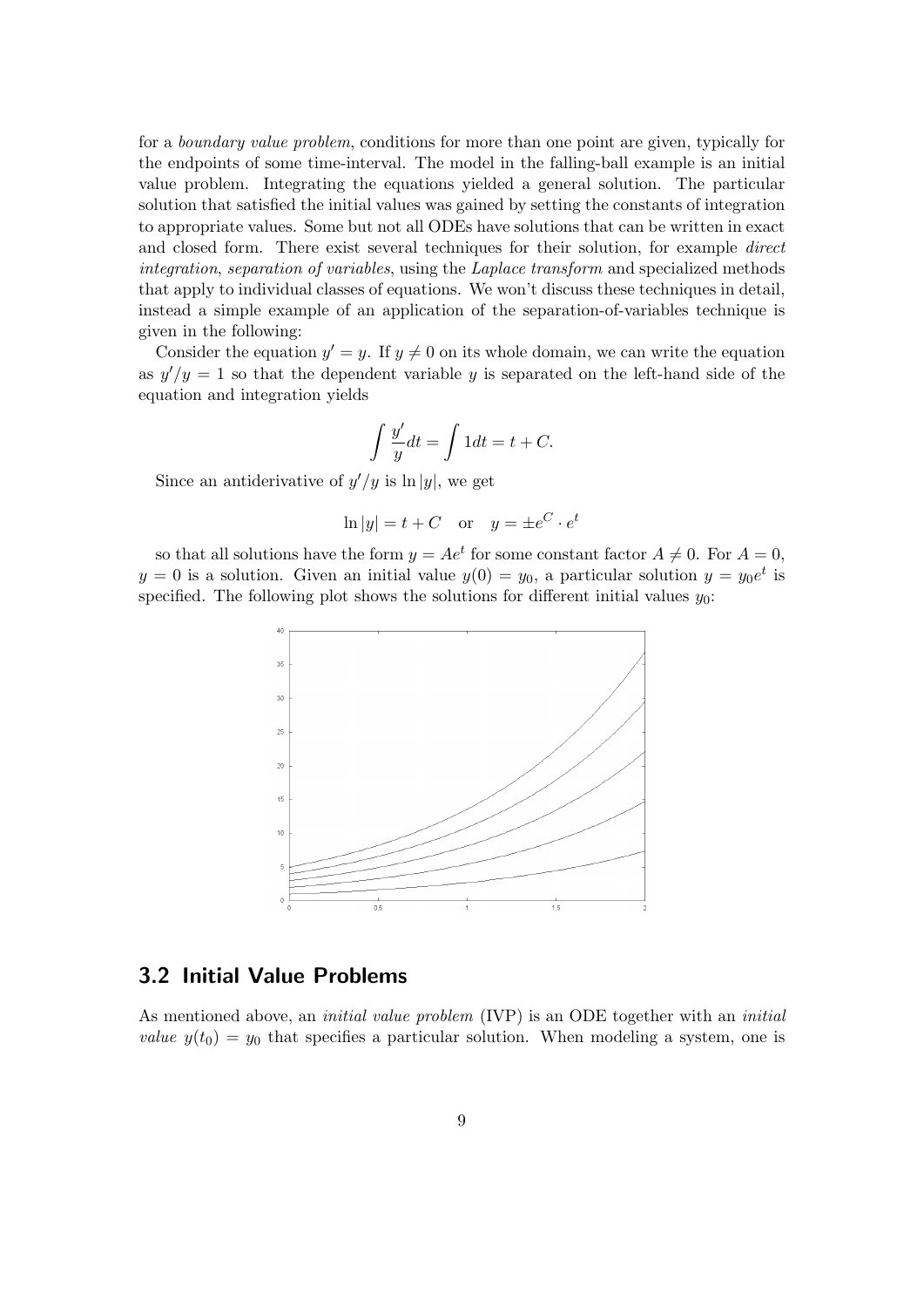interested in a function  $y(t)$  that describes the state of the system as a function of time, given the initial state of the system  $y_0$  and an ODE that determines its evolution. Since most numerical methods only apply to first order equations and higher order equations can always be reduced to first order systems, the following can be used as a standard form of an IVP:

$$
y' = F(t, y), \qquad y(t_0) = y_0
$$

where in the general case the left-hand part is a first order system and the righthand part specifies the initial values for the functions  $y_i$ . Solvers also expect that F is continuous in t in a region including  $y_0$  and that the partial derivatives  $\partial F_i/\partial y_j$  are bounded there  $(F_i)$  is Lipschitz-continuous in  $y_j$ ). Under these assumptions, the IVP has a solution in that region and the solution is unique.

There are several issues that need to be taken into account when solving IVPs numerically, one of them being the stability of the solutions of the differential equation. Roughly speaking, the stability for an ODE reflects the sensitivity of its solutions to perturbations of the initial value. An ODE is called unstable, if the solutions diverge with time so that perturbations will grow. An example for an unstable ODE is the equation  $y' = y$  since the difference between the solutions is exponential in time and thus the solutions rapidly move away from each other. Conversely, if the solutions of an ODE converge with time, it is called stable. In this case, perturbations of the initial value will be damped out with time. An example is the equation  $y' = -y$  with solutions  $y = Ae^{-t}$ :



If the solutions are neither converging or diverging, the equation is said to be neutrally stable. A formal definition of stability that can often be found in literature involves of the Jacobian matrix  $J_f(t, y)$  which contains the partial differentials  $\partial F_i(t, y)/\partial y_i$ . The stability of the corresponding equation can be determined based on certain properties of the eigenvalues of  $J_f$ . Furthermore, the definition can be simplified for linear equations.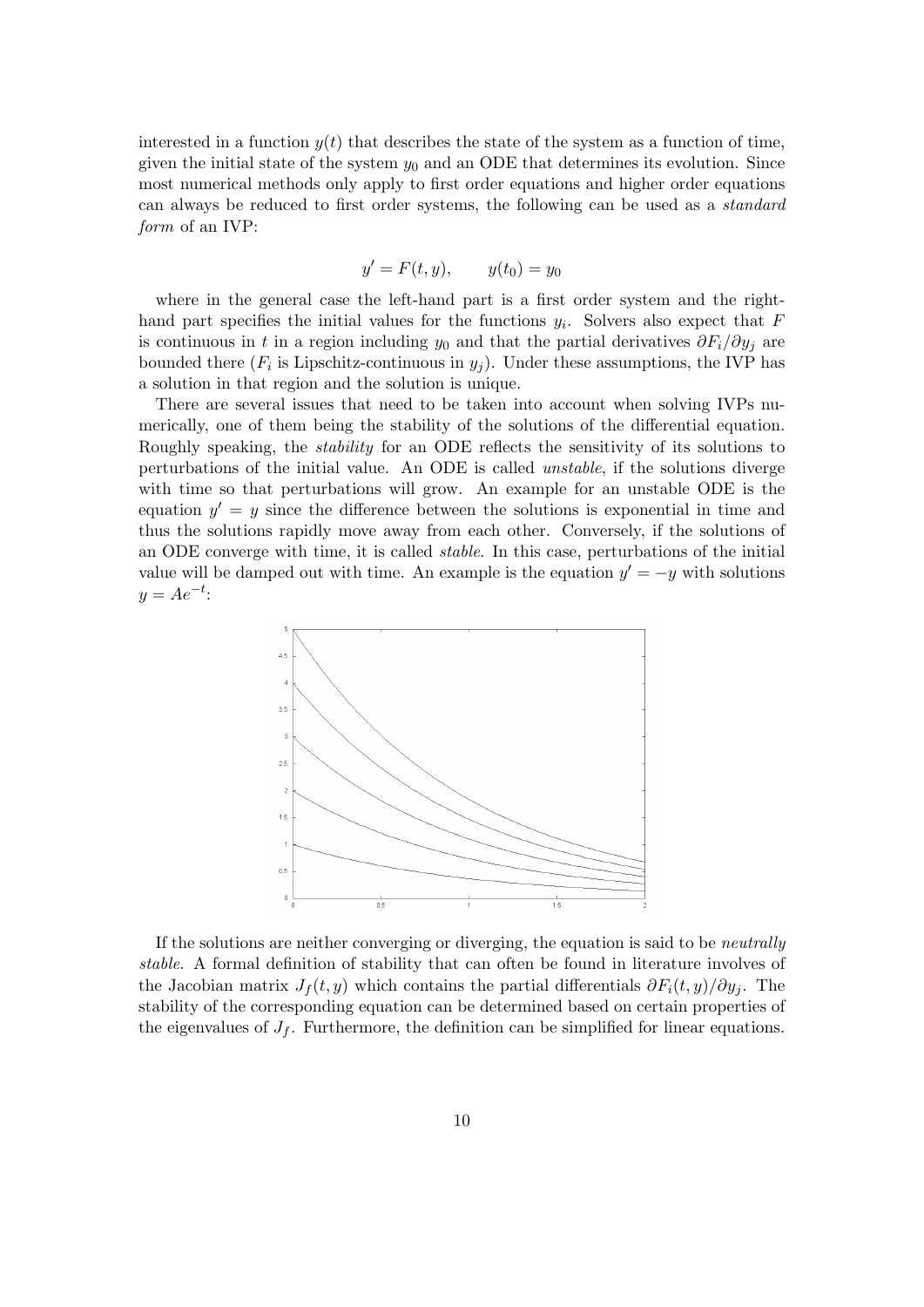Another important and related property of differential equations is stiffness. A stable ODE for which the solutions converge too rapidly is called stiff. Since some numerical methods are very inefficient for stiff equations, they need to be treated with special care. Examples will be provided in the following section.

### 3.3 Numerical Methods

Even in practice, there are many differential equations that need to be attacked numerically because either an analytical solution does not exists or it would be too difficult or inefficient to compute it. However, an approximation provided by a numerical method is often good enough to solve a given problem and there are several theoretical concepts that can be used to analyze and control the incurred error. The numerical methods considered in this presentation calculate a sequence of approximation values  $y_1, y_2, y_3, \ldots$ for the solution y at consecutive points in time  $t_0+h, t_0+2h, t_0+3h, \ldots$ , where h is called the *step-size*. The idea is to predict future values of y by simulating the behavior of the system that is modeled by the differential equation and starts at the initial state  $y_0$ . These methods are sometimes referred to as discrete variable methods since the values of the approximate solution are calculated step by step using discrete increments.

In stepping from one value to the next, the numerical method usually incurs some error so that the new approximation value lies on a different solution of the differential equation than the previous one. The stability of the equation has an influence on whether such errors are magnified or diminished with time.

#### 3.3.1 Euler's Method

Euler's method is probably the most simple and popular method for solving initial value problems for ODEs. It is also a trivial case of more general techniques and can serve as a starting point for the development of more advanced classes of methods. As a discrete variable method, Euler's method steps from one approximation value to the next and generally lands on a different solution after each step. These solutions are called local solutions. Consider the local solution  $u_n$  on which the approximation value  $y_n$  lies and its Taylor expansion around  $t_n$ :

$$
u_n(t_n + h) = u_n(t_n) + hu'_n(t_n) + \frac{1}{2}h^2u''_n(t_n) + O(h^3)
$$

Euler's method uses the first two terms as an approximation for the value  $u_n(t_n + h)$ and computes the next approximation value  $y_{n+1}$  as

$$
y_{n+1} = u_n(t_n) + hu'_n(t_n)
$$
  
= 
$$
y_n + hF(t_n, y_n)
$$

since the derivative  $u'_n(t_n)$  is given by the differential equation as  $F(t_n, u_n(t_n)) =$  $F(t_n, y_n)$ . Geometrically, Euler's method starts at the initial value and takes small steps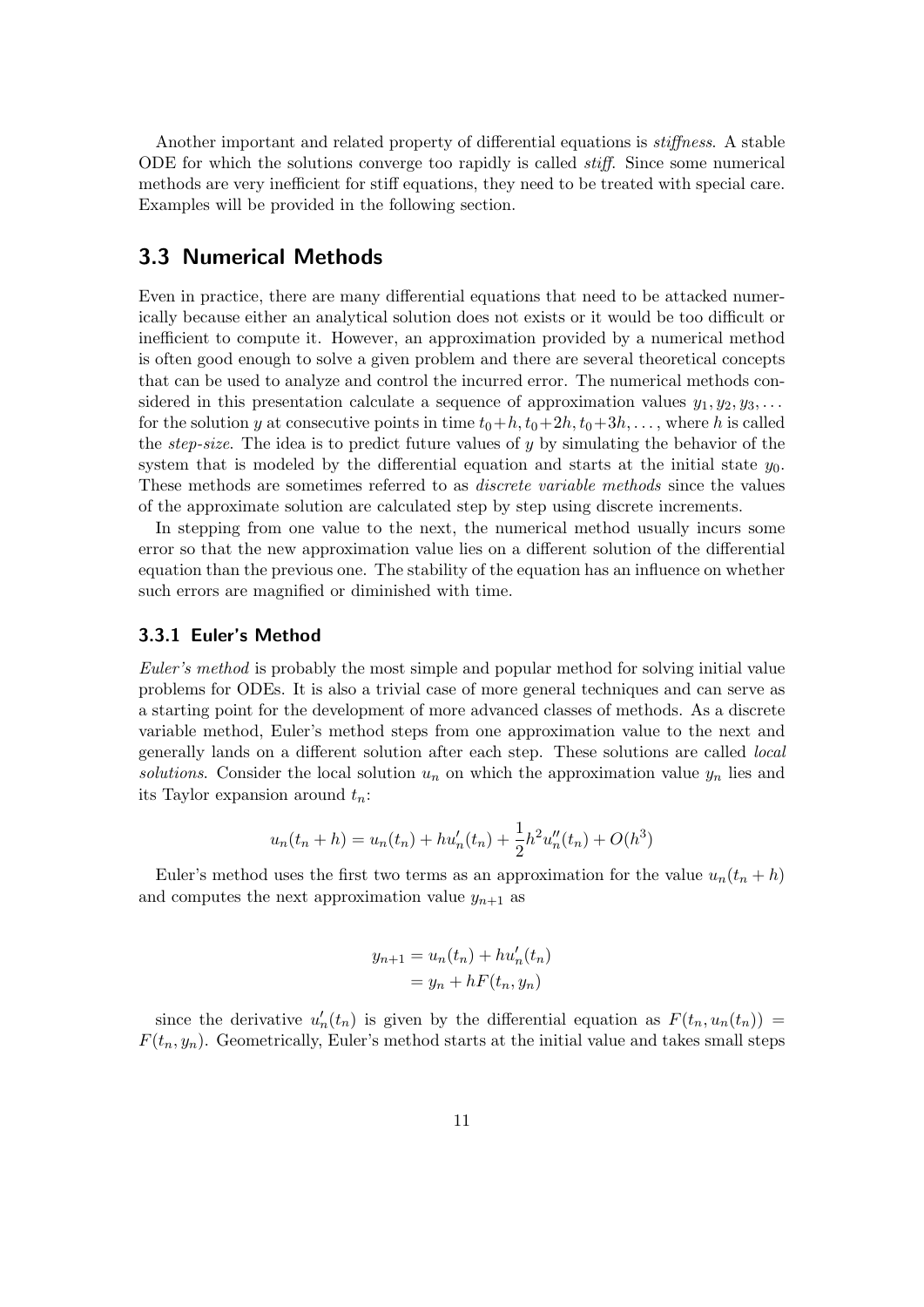along the tangent lines through the previous approximation values, as illustrated in Figure 3.1. It can be seen that using a smaller step-size leads to a better approximation, in fact, for any (useful) method, the numerical solution converges to the exact solution as  $h \to 0$  so that a smaller step-size produces better approximation values, for the cost of a greater number of computations. For Euler's method, this behavior can easily be verified by rearranging the stepping-rule to get

$$
u'_n(t_n) = \frac{u_n(t_n + h) - u_n(t_n)}{h}.
$$

The right-hand side is a differential quotient that converges to the left-hand side as  $h \to 0$  so that the method provides an exact solution in the limit.



Figure 3.1: Euler's method applied to the IVP  $y' = y$ ,  $y(0) = 1$  (exact solution in red) using step-sizes  $h = 1$  (green) and  $h = 0.5$  (blue).

We will also try to apply Euler's method to a stiff equation. The IVP  $y' = -2.3y$ ,  $y(0) =$ 1 will serve as an example. Figure 3.2 shows the result of the application of Euler's method with step-sizes  $h = 1$  and  $h = 0.7$ . It can be seen that the numerical solution for  $h = 1$  oscillates and grows without bound. For  $h = 0.7$ , the solution converges but is still relatively far off the exact solution. The stiffness of the differential equations forces Euler's method to use step-sizes that are much smaller than a step-size that would be appropriate to the behavior of the solution.

#### 3.3.2 Analysis

The following presents several concepts that can be used to evaluate the quality of numerical methods. When using a numerical method, two different types of errors can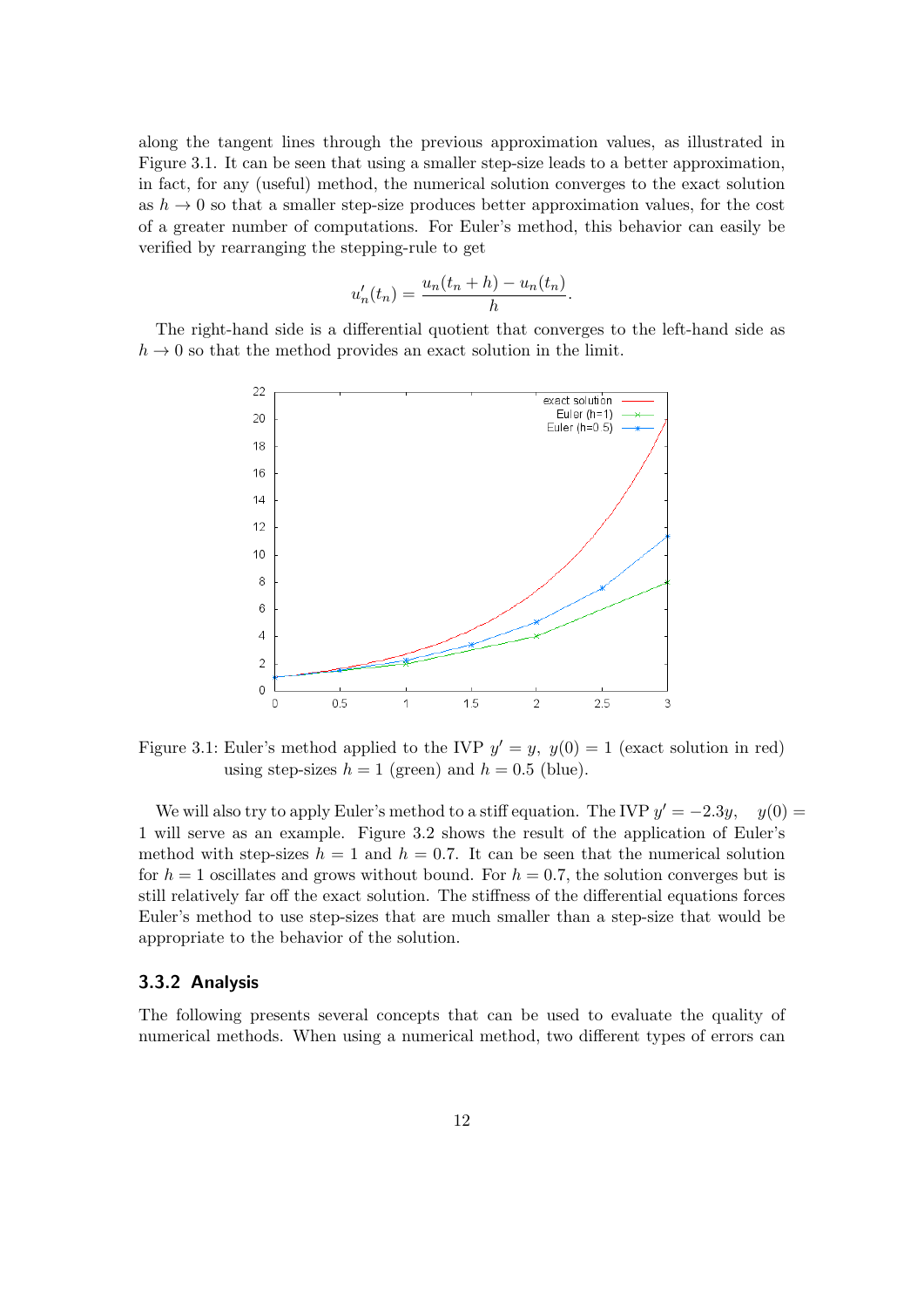

Figure 3.2: Euler's method applied to the IVP  $y' = -2.3y$ ,  $y(0) = 1$  (exact solution in black) using step-sizes  $h = 1$  (blue) and  $h = 0.7$  (red). Source: http: //en.wikipedia.org/wiki/File:Instability\_of\_Euler's\_method.svg

be incurred, rounding errors and truncation errors. Rounding errors are due to the finite precision of floating-point arithmetic while truncation errors are due to the method itself and would remain even if all arithmetic could be performed exactly. These two types of errors are not independent since for example a smaller step-size reduces the truncation error but also leads to a greater rounding error. However, in practice the truncation error is usually the dominant type of error. It can be further broken down into the

• Global truncation error

$$
e_n = y_n - y(t_n)
$$

which is the difference between the computed solution and the true solution which is passing through the initial value

and the

• Local truncation error

$$
l_n = y_n - u_{n-1}(t_n)
$$

which is made by a single step of the method, where  $u_{n-1}$  is the local solution which is passing through the previous approximation value  $y_{n-1}$ .

The global error is not necessarily equal to the sum of the local errors. For an unstable equation the global error is generally grater than the sum of the local errors since the solutions move away from each other and thus the local errors are magnified. What we want for a method is a small global error, but only the local error can be controlled directly, for example by reducing the step-size.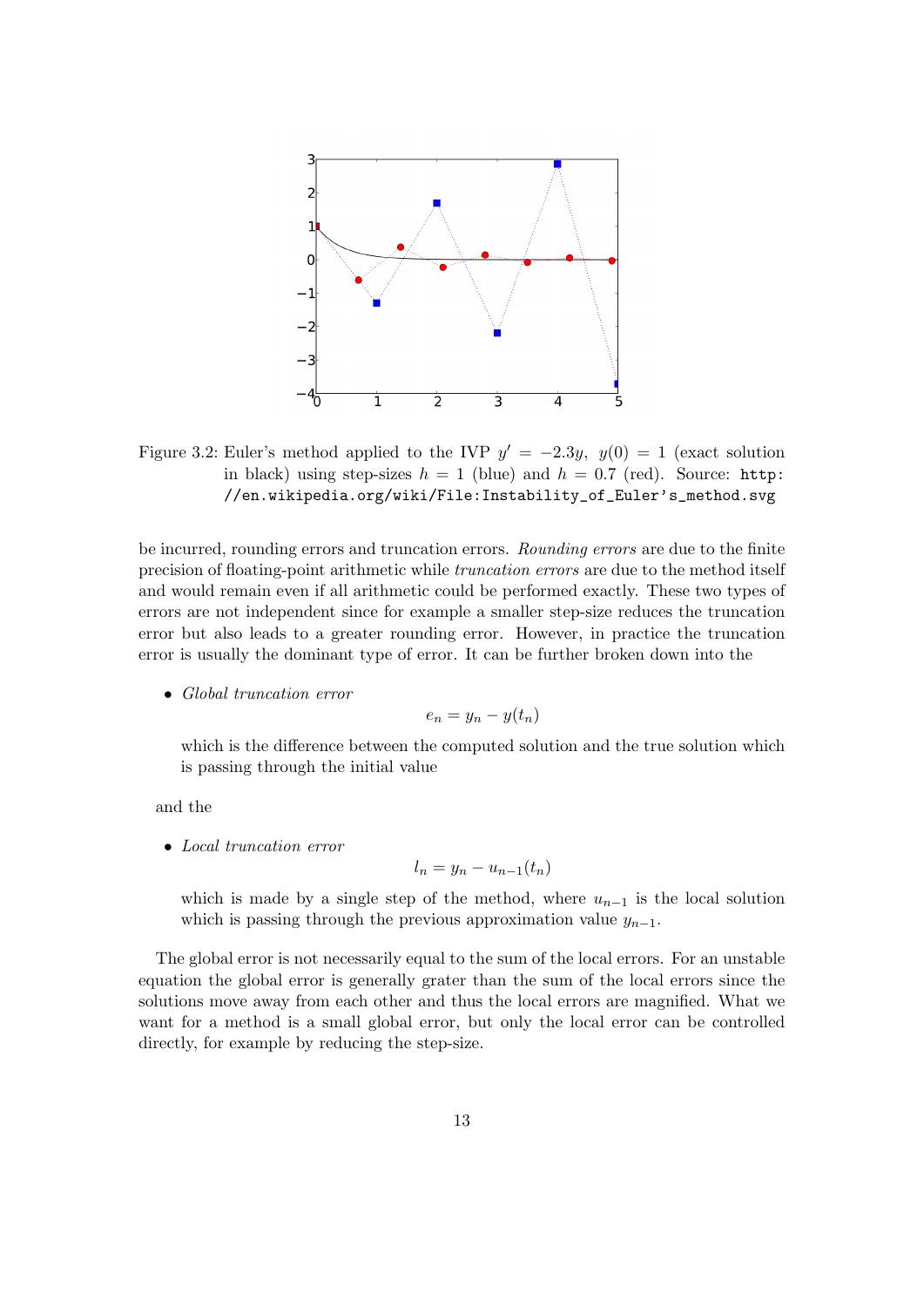How much the local error decreases with the step-size for a certain method is depicted by its order. A method has order p if

$$
l_n = O(h^{p+1})
$$

which means that if the step-size is halved, the local truncation error that is incurred in one step of the method is divided by a number that has a magnitude of  $2^{p+1}$ . Euler's method for example has order 1 which can be shown by comparing the approximation value that is computed in one step with the exact local solution given in the form of a Taylor series.

Similarly to the concept of stability for differential equations, stability can be defined for numerical methods. Intuitively, a method is said to be stable if it produces stable solutions so that errors are not magnified. In the previous example, we have seen that Euler's method can produce unstable solutions for stiff equations if the step-size is too large. In general, the stability of a method does not only depend on the stability of the equation being solved but also on the method itself and the step-size being used. Even a high-order method can produce large global errors when it has a low stability. In literature, the term 'stability' is not clear-cut, several different definitions can be found.

#### 3.3.3 Generalizations

Euler's method is often not accurate enough for practical applications due to its low order and stability issues. There are several approaches for developing more accurate methods based on Euler's method of which the following attempts to give a brief survey, starting with the Backward Euler method.

The Backward Euler method differs from Euler's method in that it evaluates the function F at the end of the time-step interval and not at the beginning. Exchanging  $F(t_n, y_n)$  with  $F(t_{n+1}, y_{n+1})$  leads to

$$
y_{n+1} = y_n + hF(t_{n+1}, y_{n+1}).
$$

Since  $y_{n+1}$  appears on both sides of the equation, the Backward Euler method needs to solve an algebraic equation. For non-trivial cases, standard iterative solution methods like Fixed-point iteration or Newton's method can be used. A starting guess for an iterative method can be obtained by computing a step with an explicit method or simply by using a previous approximation value. The Backward Euler method has the same order as Euler's method and it is not obvious why using information at time  $t_{n+1}$  and solving an algebraic equation provides a better solution, but it turns out that the Backward Euler method has better stability characteristics and is effective for stiff equations.

The Backward Euler method is an example of an implicit method. Explicit methods, like Euler's method, use information at time  $t_n$  to compute the solution at time  $t_{n+1}$ . Implicit methods use information at time  $t_{n+1}$  and thus need to evaluate F with the argument  $y_{n+1}$  before its value is known which leads to the solution of an algebraic equation. The approximation value  $y_{n+1}$  that is to be computed is only given *implicitly*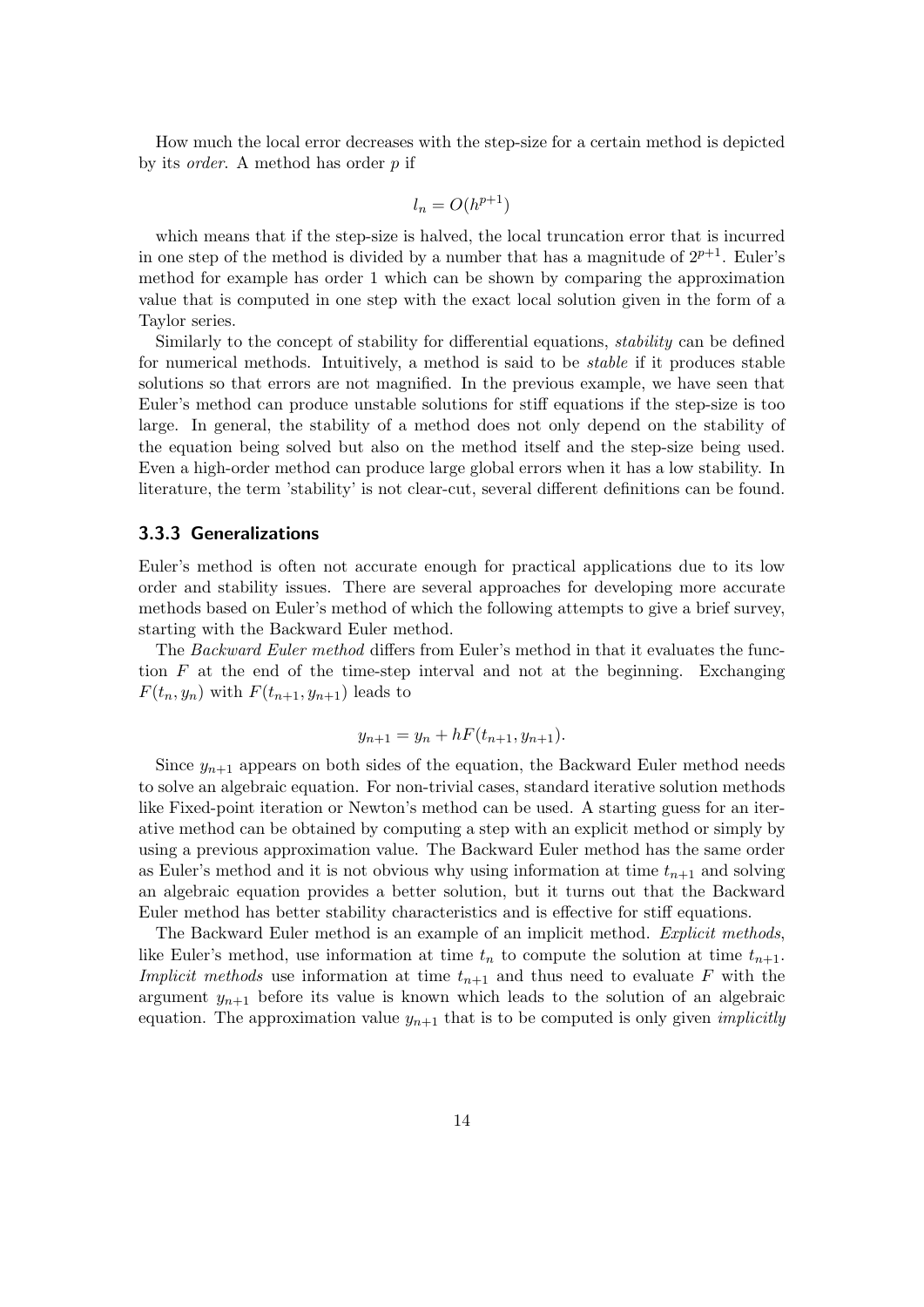as the solution of the algebraic equation, hence the name. Implicit methods are generally more stable than comparable explicit methods.

Upon reaching time  $t_n$ , a numerical method has already computed several values  $y_n, y_{n-1}, \ldots$  and  $F(t_n, y_n), F(t_{n-1}, y_{n-1}), \ldots$  It can be shown that these values can be exploited to construct higher-order methods, different classes of methods can be defined based on how these values are combined. Inside a class the methods differ in how many previous values they use to compute the next approximation value. In general, the more previous values are used, the higher the order of the method. Important classes of methods are the implicit Backward Differentiation Formulas, the explicit Adams-Bashforth methods, the implicit Adams-Moulton methods and the explicit and implicit Runge-Kutta methods. The Euler method is included in all of the mentioned classes of explicit methods as a trivial case, similarly the Backward Euler method is a trivial case of all the mentioned implicit methods.

We will close our survey of numerical methods by presenting two additional methods that can also be sorted into the classes mentioned above, the Trapezoidal rule and Heun's method, along with an example.

The Trapezoidal rule is an implicit second order method that can be considered as both an implicit Runge-Kutta method and an Adams-Moulton method. It can be viewed as a combination of the Euler and Backward Euler methods since it uses the average of their respective slope estimates:

$$
y_{n+1} = y_n + \frac{h}{2} \left( F(t_n, y_n) + F(t_{n+1}, y_{n+1}) \right)
$$

A starting guess for  $y_{n+1}$  can be provided by an explicit method and be corrected with the implicit formula, either repeatedly (a Fixed-point iteration) or a fixed number of times. Together, the two methods are called a *predictor-corrector pair*. When correcting to convergence, the predictor plays only a very small role and thus the order and stability characteristics of the predictor-corrector pair are that of the corrector. If the predicted value is corrected only a fixed number of times, the order and stability characteristics of both methods have an influence and the analysis is more complicated.

An example of a predictor-corrector pair is *Heun's method* which results from predicting with Euler's method and correcting once with the Trapezoidal rule:

$$
p_{n+1} = y_n + hF(t_n, y_n)
$$

$$
y_{n+1} = y_n + \frac{h}{2} \left( F(t_n, y_n) + F(t_{n+1}, p_{n+1}) \right)
$$

Performing a single correction step amounts to an explicit method of order 2.

The following example compares the performance of the implicit Trapezoidal rule with that of the explicit Euler method for a stiff equation. Consider the IVP  $y' =$  $-15y$ ,  $y(0) = 1$  with the exact solution  $y(t) = e^{-15t}$ . Figure 3.3 shows two solutions that were computed by Euler's method using step-sizes  $h = 1/4$  and  $h = 1/8$  and one solution that was computed by the Trapezoidal rule using a step-size of  $h = 1/8$ . Euler's method exhibits its typical unstable behavior, even when the step-size is halved, while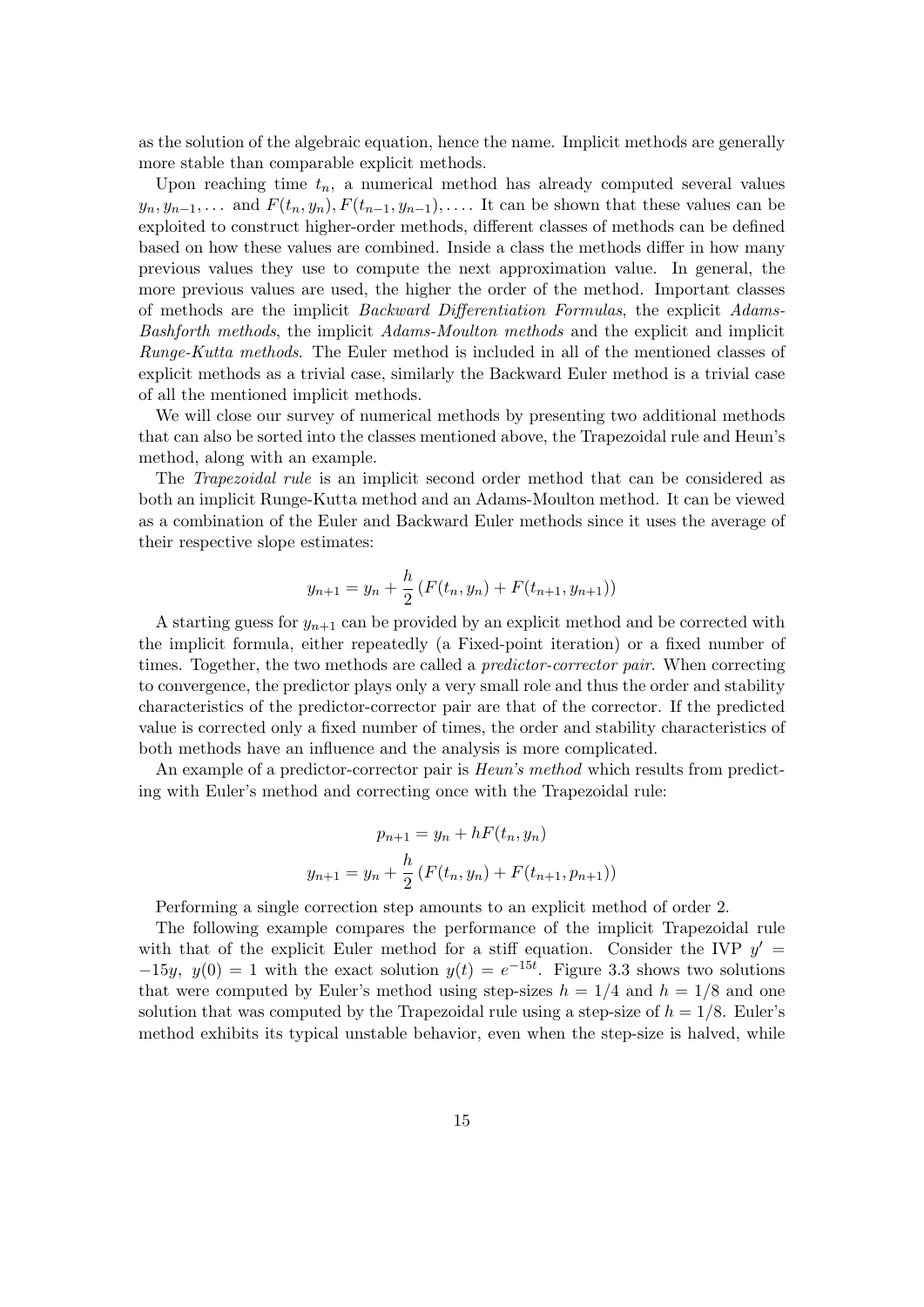the Trapezoidal rule provides a much better result that is relatively accurate even in the region near the initial value.



Figure 3.3: The exact solution of the IVP  $y' = -2.3y$ ,  $y(0) = 1$  (cyan) and numerical solutions computed by Euler's method using step-sizes  $h = 1/4$ (red) and  $h = 1/8$  (green) and by the Trapezoidal rule using a stepsize of  $h = 1/8$  (blue). Source: http://en.wikipedia.org/wiki/File: StiffEquationNumericalSolvers.svg

#### 3.3.4 Adaptive Step-size

Until now, all numerical methods used a constant step-size  $h$ . However, it is appropriate to use a different size for each step to ensure stability or keep the local error below some tolerance level that can be specified by the user. In some regions of the solution, the step-size needs to be reduced to ensure stability or accuracy while in other regions, the step-size can be increased to save computation time. An example for a method that achieves the accuracy goal is the Runge-Kutta-Fehlberg method RKF45 which produces a 5th- and a 4th-order estimate for the approximation value and uses the difference as an estimate for the local error. The step-size is then adapted to the error estimate. The standard function for solving initial value problems for ODEs in MATLAB and OCTAVE, ode45, is an implementation of the RKF45 method.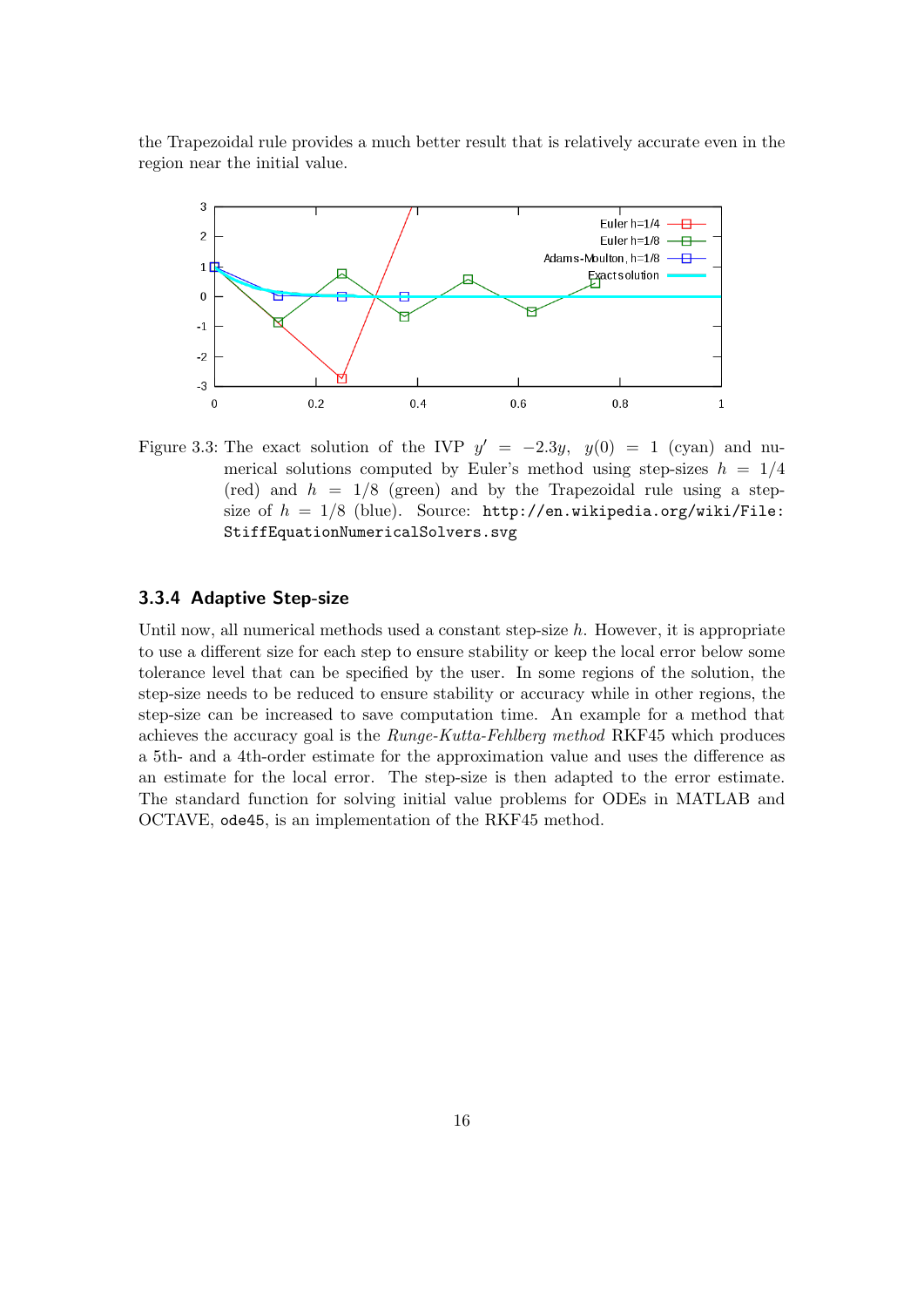### 4 Application: N-body Simulations

For the sake of illustrating the basic concepts presented in the previous sections, their application is demonstrated for gravitational N-body simulations, a widely used tool in astrophysics. This section is also inspired by a project on which the author worked during the last summer semester together with Marcel Lebek.

The *gravitational* N-body problem is the problem of predicting the motion of N gravitationally interacting particles. Its applications range from systems of few bodies to solar systems and even systems of galactic and cosmological scale. We will use the Nbody problem to model our solar system, considering the Sun, the eight inner and outer planets and the dwarf-planet Pluto, so that in our case  $N = 10$ .

### 4.1 Model

The mathematical formulation of the gravitational N-body problem can be obtained by simply combining two physical laws from classical mechanics, Newton's Law of Universal Gravitation and Newton's Second Law of Motion, to get the following second order system:

$$
a_i = x_i'' = G \cdot \sum_{j \neq i} \frac{m_j (x_j - x_i)}{\|x_j - x_i\|^3} \qquad (i = 1, ..., N)
$$

which consists of  $3N$  equations, one per body and spatial coordinate, where initial values for the positions  $x_i$  and the velocities  $v_i$  are given. Notice that the equations are coupled, because the acceleration  $a_i$  depends on the positions of all bodies. This needs to be taken into account when solving the system. The formulation of the N-body problem in terms of ordinary differential equations is possible because the bodies are treated as point particles. It has already been published by Isaac Newton in his famous Principia in 1687. The problem has been completely solved for  $N = 2$ , for  $N = 3$ , solutions exist for special cases. However, no practical analytical solution for the general case is known until today and thus the problem is usually solved using numerical methods. Since the presented methods only apply to first order equations, we will need to reduce the system to a first order system, before we can solve it. In the previous section, the order reduction process has already been demonstrated for Newton's Second Law, so we can just adopt the result to obtain the first order system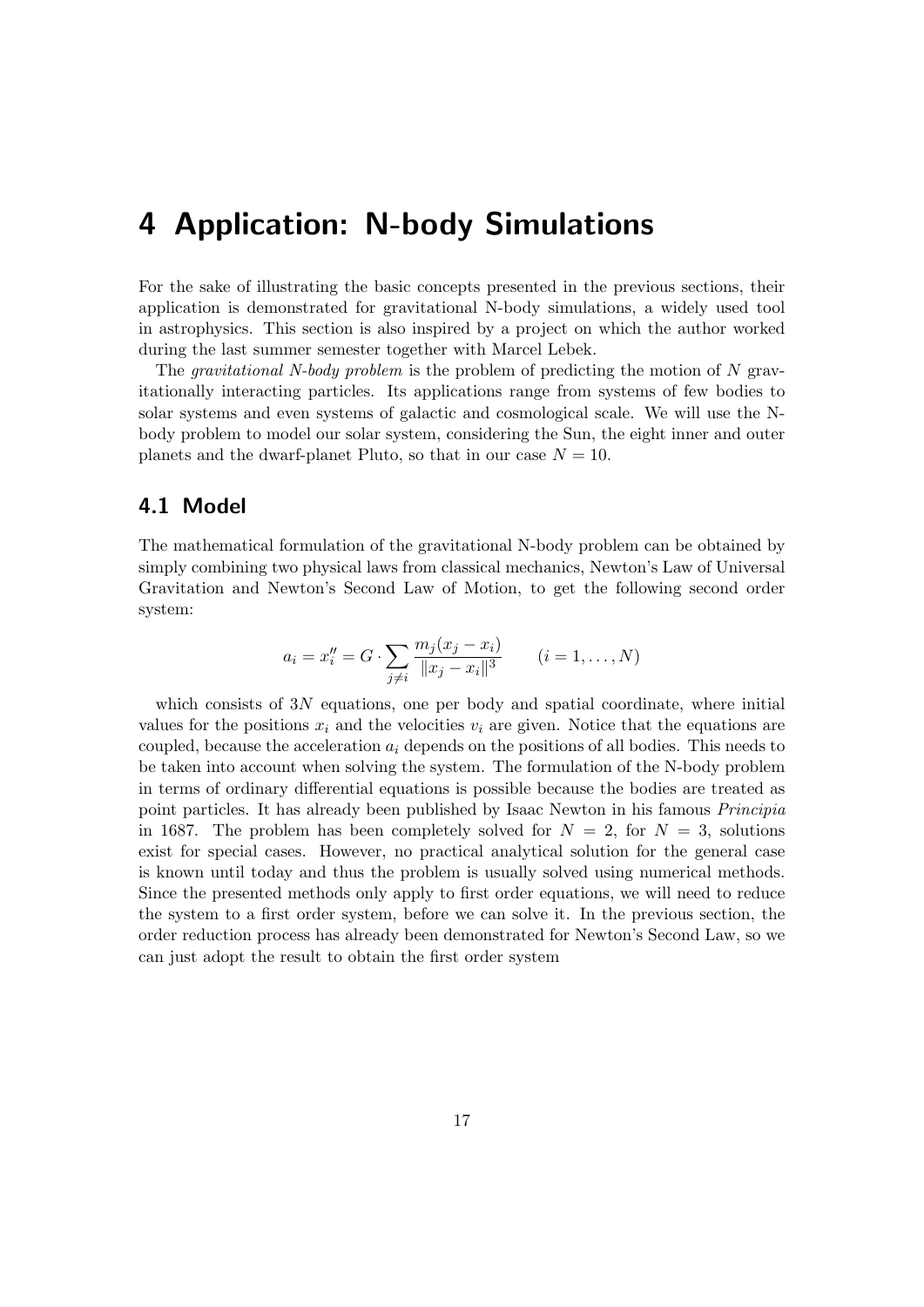$$
x'_{i} = v_{i} \qquad (i = 1, ..., N)
$$
  

$$
v'_{i} = a_{i} = G \cdot \sum_{j \neq i} \frac{m_{j}(x_{j} - x_{i})}{\|x_{j} - x_{i}\|^{3}} \qquad (i = 1, ..., N)
$$

which consists of now 6N equations.

### 4.2 Simulation

Since we cannot solve our solar system model analytically, we will simulate it using a numerical method, for simplicity, Euler's method. Initial values for the positions  $x_i$  and the velocities  $v_i$  of the bodies considered in our model can be obtained from http://ssd.jpl.nasa.gov/?horizons. Starting with the initial values, Euler's method computes a series of approximations for the positions and velocities of all bodies, the values after a time-step of length  $h$  are given by

$$
x_i(t_n + h) = x_i(t_n) + hv_i(t_n)
$$
 and  

$$
v_i(t_n + h) = v_i(t_n) + ha_i(t_n).
$$

A solver can easily be implemented in a programming language of choice and the obtained approximation values can be used for further calculations or visualization. Figure 4.1 shows the trajectories of the inner planets over a time interval of one year which have been computed with Euler's method using 1000 time-steps per day. To obtain stable orbits, we were forced to use a very small step-size which makes the simulation computationally inefficient and increases the influence of rounding errors. In practice, one would use more elaborate methods which are closer to the nature of the problem to guarantee accuracy and efficiency. Individual techniques exist for the use in different astrophysical domains. An overview is provided by [HT08].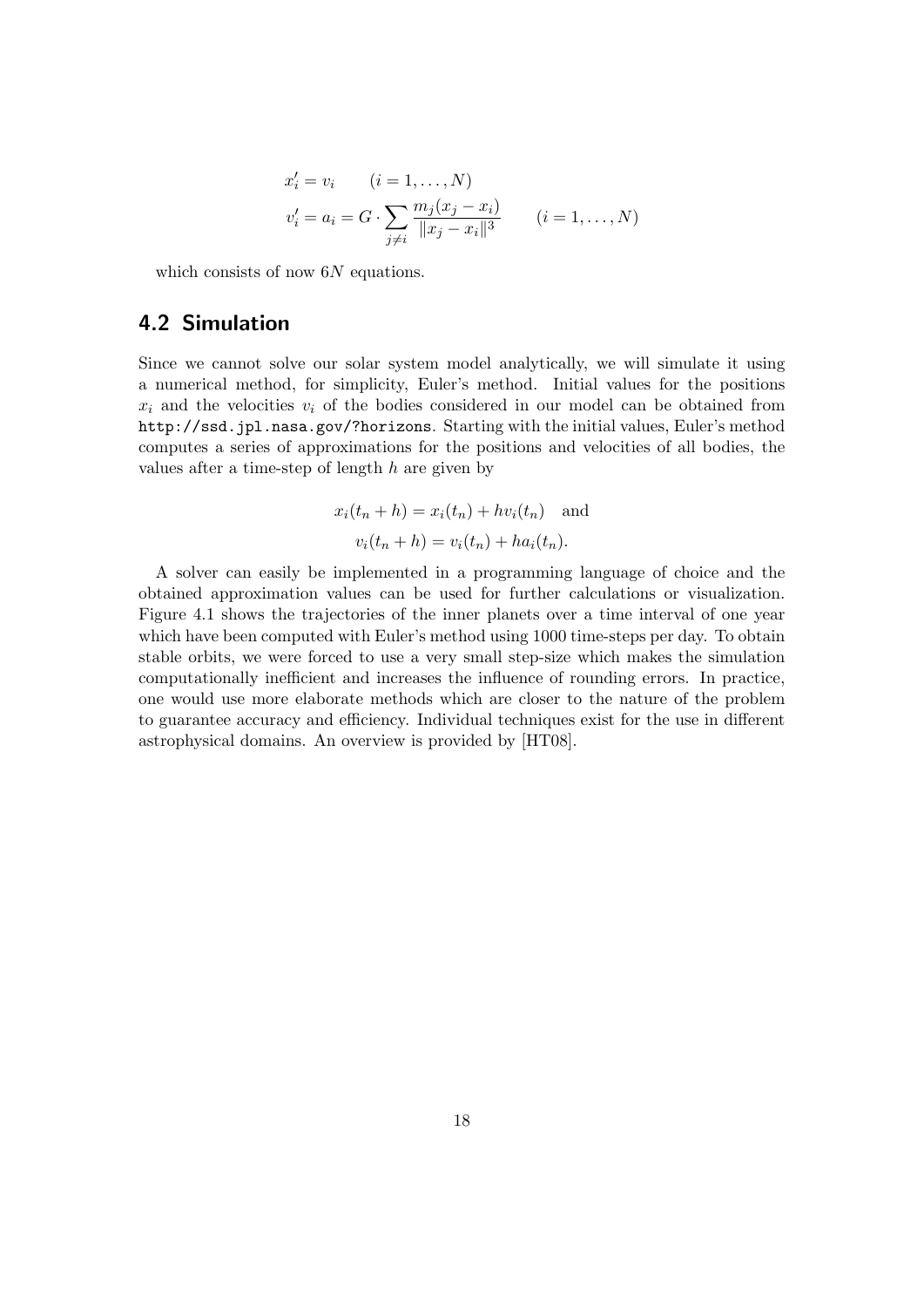

1 year, 1000 steps/day



 $\overline{\phantom{0}}$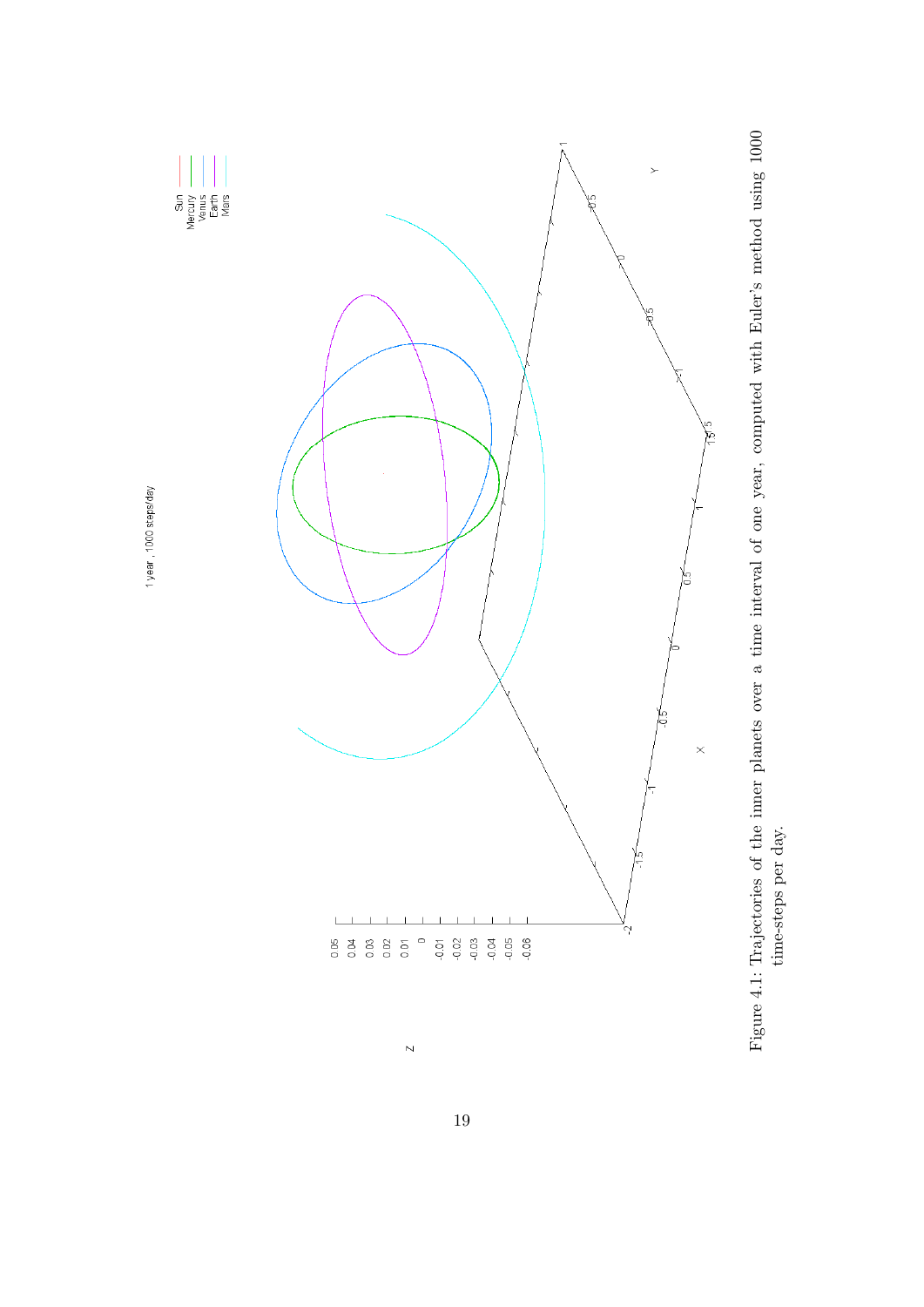## 5 Conclusion

In the course of this presentation, the basic concepts for the modeling and simulation of continuous and lumped systems have been introduced. The considered class of systems can be modeled with ordinary differential equations and simulated in some cases by computing analytical solutions, otherwise by computing an approximate solution using numerical methods. The focus was shifted on the numerical solution of initial value problems for ordinary differential equations where an initial state of the system is given in terms of an initial value for the ODE, which determines the evolution of the system, and the solution function  $y(t)$  of the ODE, which describes the state of the system as a function of time, is sought.

Discrete variable methods approximate y by a finite sequence of approximation values  $y_1, y_1, y_3, \ldots$  starting from the initial value  $y_0$ . These methods can incur different kinds of errors and can be evaluated according to their order and stability characteristics. Many different methods exist, of which several classes have been mentioned and some concrete methods have been presented and compared to each other in examples. In general, higher order methods provide better accuracy but when dealing for example with stiff ODEs, a high order alone cannot ensure a low error. In this case, implicit methods like Backward Differentiation Formulas or Adams-Moulton methods should be employed. Most of the available solvers also vary the step-size being used according to the behavior of the solution to ensure accuracy and stability on one hand and to save computation time on the other hand. In conclusion, it can be said that the choice of an appropriate method for a given problem is crucial for a successful application. Beyond the standard methods, individual numerical techniques exist for solving problems in specific contexts.